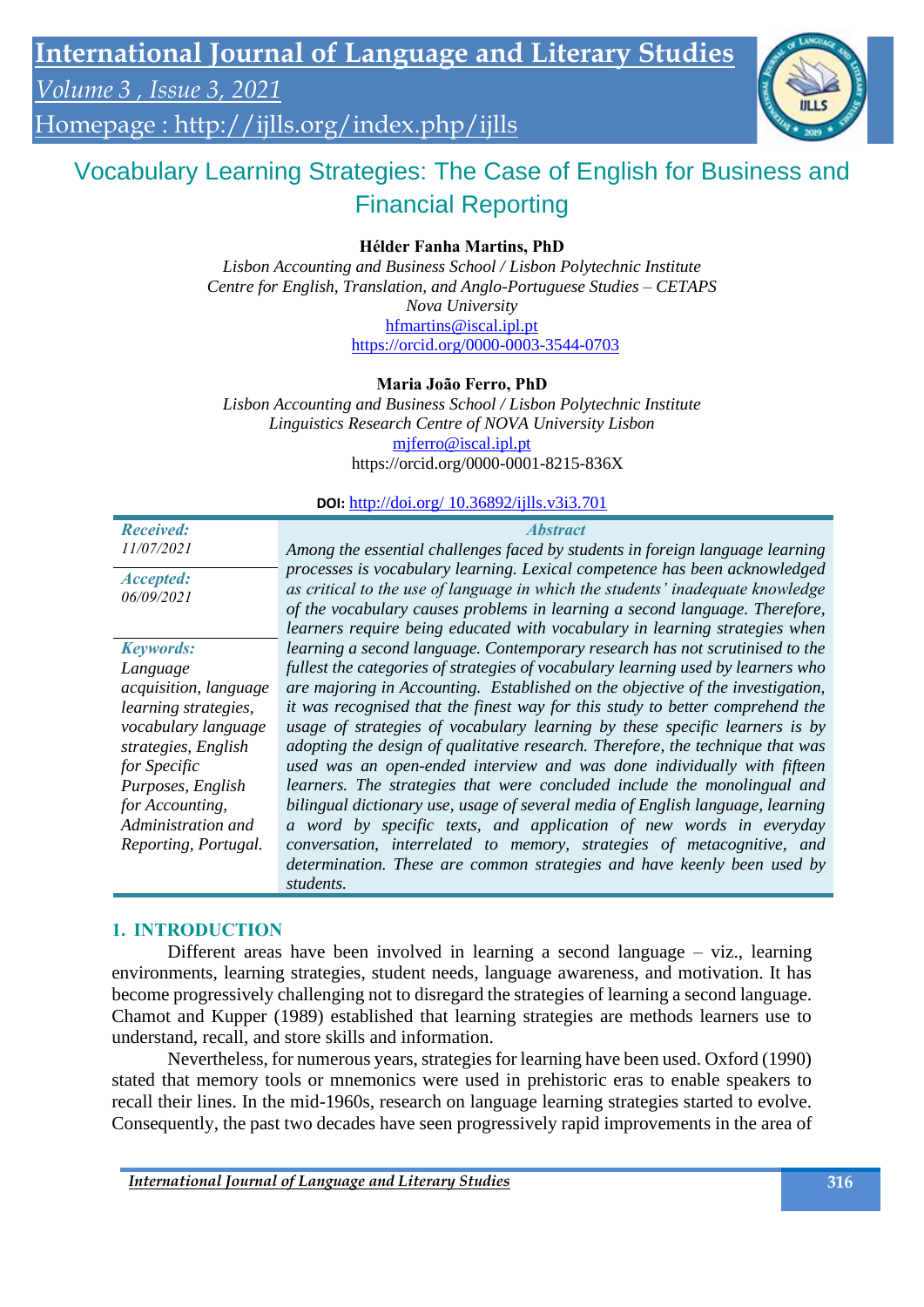second language learning strategies (O'Malley & Chamot, 1990; Oxford, 1990. Nonetheless, language learning strategies were defined by Oxford (2003) as precise actions that students undertake to make learning more enjoyable, more adaptable to new circumstances, faster, easier, more effective, and more self-directed.

Therefore, there has been a noticeable change in teaching and learning languages over the past two decades, with an increased focus on learning and students instead of teaching and teachers. In comparison to this renewed change of interest, the key concern of researchers dealing with foreign language learning fields has been finding out how students process new information and the categories of methods they use to recall, understand, and learn new information.

Learning a foreign or second language is a challenging task. There has been increased interest in discovering the nature of learning strategies and identifying these techniques in the last decades. Different kinds of students have commonly used these strategies. Language learning methods assist students in storing and retrieving materials, facilitating and accelerating their proficiency in the language. Language learning techniques are behaviours or the conscious stages used by students to improve the storage, use, acquisition, recall, and retention of renewed information (Oxford, 2011). Language learning methods play a critical role in facilitating an understanding of the processes involved in learning a language and the skills learners develop when learning a foreign language. Language learning strategies have been established to be vital in the determination of educational accomplishment. They are perceived to be a shift from concentrating on teaching and teachers to learning and students.

Nevertheless, foreign language students use specific approaches for the acquisition of new words. These approaches are referred to as vocabulary learning strategies (Gu, 1994), which are a subgroup of language learning strategies (Nation, 2001).

Language learning strategies are precise steps, methods, behaviours, and actions used by learners to improve their progress in understanding, adopting, and using a foreign language (Oxford, 1990). The results of the studies supporting the efficiency of language learning strategies for productive language students show that using suitable techniques for language learning often leads to enhanced expertise or general or specific field achievement (Oxford, Park-Oh, Ito & Sumrall,1993; Thompson & Rubin, 1993). Thriving language students have a habit of selecting effective strategies in an exceptionally orchestrated manner and custom-made to the task of language requirements (Chamot & Kupper, 1989). These students may easily clarify the approaches they use (O'Malley & Chamot, 1990). The metacognitive (such as organising and planning) and the cognitive (such as analysing and translating) approaches are frequently used together, and they support one another.

Learning methods can foster student independence in learning a language and assist them in promoting their achievement in language expertise (Green & Oxford, 1995; Griffiths, 2003). The strategies, thus, assist students to be proficient in language learning and usage. Oxford (1990) states that learning strategies may be explicit activities taken to ensure that learning is more effective, transferable to other situations, simpler, more self-directed, more enjoyable, and faster. On the other hand, Oxford (2003) considers that language learning styles and approaches are the key aspects that assist in determining how students learn a foreign or second language. When consciously selected, approaches to language learning can be critical in purposeful self-regulating, deliberate, and active learning. Hence, a way of accelerating academic language learning is to teach students how to learn efficiently and effectively.

Current studies tend to emphasise vocabulary learning strategies instead of language learning strategies. Numerous studies have created classifications of vocabulary learning strategies (Fan, 2003; Gu, 2003; Nation, 2001; Schmitt, 1997; Schmitt & Schmitt, 1993). Schmitt and Schmitt (1993) divided vocabulary learning strategies into learning new words and remembering the words learnt. Gu (2003) categorised learning vocabulary strategies for second language acquisition as metacognitive, memory, activation, and cognitive strategies.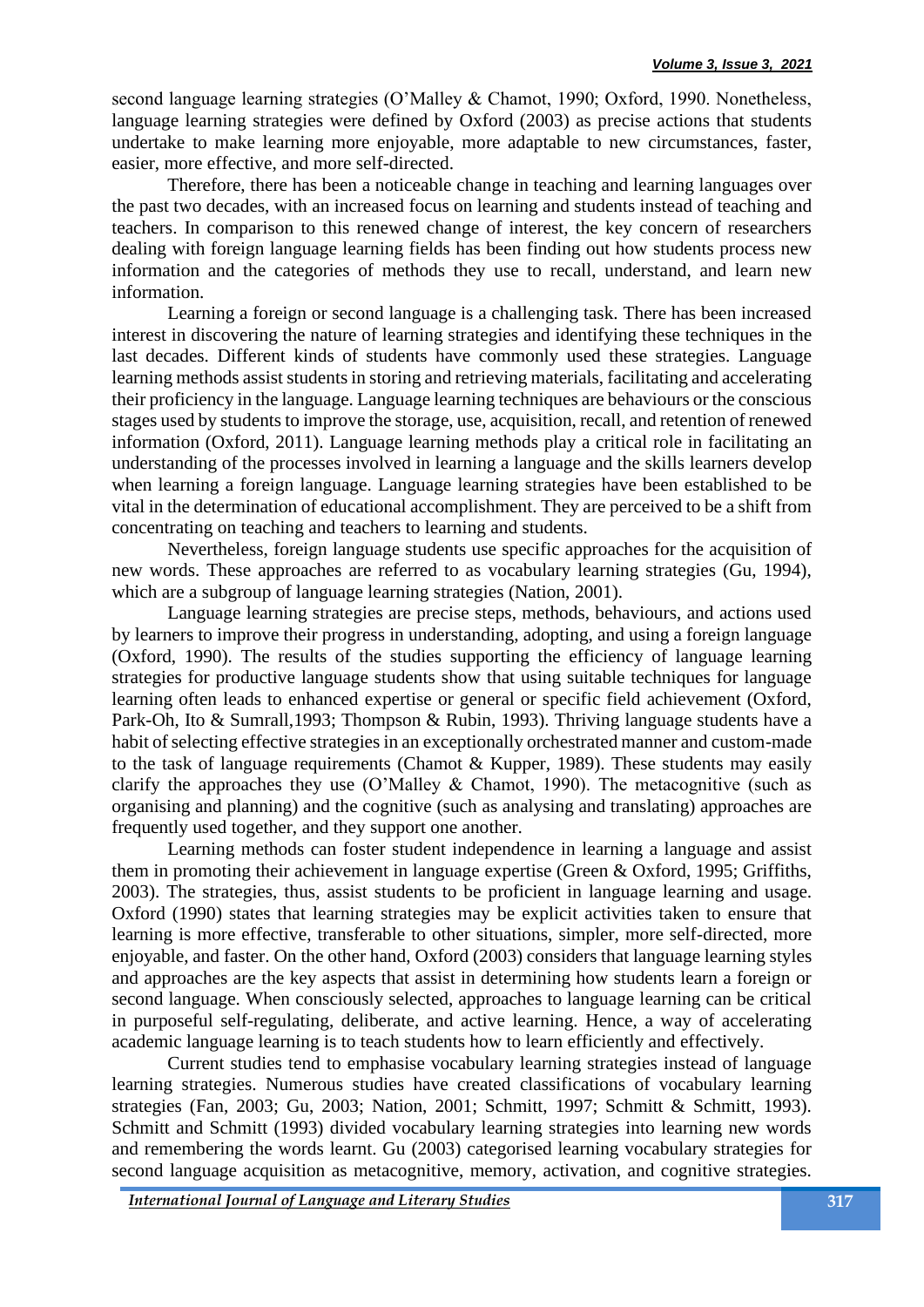Schmitt (1997) enhanced the approaches to vocabulary learning founded in Oxford (1990) into social determination through the category of remembering and consisting of metacognitive, social, cognitive, and memorisation strategies. Lastly, Fan (2003) advanced the classification of Gu (2003), characterising vocabulary learning strategies into a 'primary' classification that comprises the strategies related to guessing and dictionaries and a 'remembering' classification that includes analysis, repetition, groupings, known words, and association strategies.

This paper aims to provide insights into how students employ vocabulary learning strategies. In the following section, we start by describing the most common types of strategies. Next, in section 3, we look into the broader field of language learning strategies before describing, in the following section, how these two types of strategies can be combined. Section 5 presents the methodology used in this study, and in the following section, we discuss the results of our research. Next, we end with some conclusions and recommendations.

#### **2. VOCABULARY LEARNING STRATEGIES**

In the course of classifying and recognising the strategies of language, various studies indirectly dealt with approaches related to vocabulary learning. O'Malley et al. (1985) noted that there was limited training investigation concerning second language learning strategies. Research has been almost exclusive to rational applications using vocabulary tasks. Regardless of this, a small number of individual vocabulary strategies have been studied in some depth, the key exclusions being guesstimating from the setting and context (Huckin, Haynes & Coady, 1993), as well as specific mnemonics such as the 'keyword technique' (Pressley, Levin & Miller, 1982). However, combining the outcomes of comprehensive studies on learning strategies with vocabulary-specific further research allows us to develop several tentative broad inferences regarding vocabulary learning strategies.

It appears that numerous students use vocabulary learning approaches, particularly when associated with tasks that are more cohesive. Chamot (1987) established that ESL students in high school stated more usage of learning vocabulary strategies than for any other language learning activity, together with social communication, oral presentation, and listening comprehension. This may be due to the comparatively distinct nature of vocabulary learning paralleled to more assimilated language activities, such as effectively employing the techniques and making oral presentations. Also, it can be caused by the fact that classrooms have a habit of accentuating discrete actions and activities over integrative ones. The usage of higher strategy can be because of responsiveness of the student's vocabulary importance. Horwitz (1988) established that many ESL learners completing their survey agreed or strongly agreed that the most significant part of foreign language learning is vocabulary learning.

There are also several ideas regarding the approaches to vocabulary that are commonly used. Cohen and Aphek (1981) designed a longitudinal experiment that involved several learners attempting to remember unknown words. Ahmed (1989) described the various student categories and established that several students were taking notes on the vocabulary. O'Malley et al. (1985) determined that one of the most cited techniques was repetition, and some approaches needing more active information manipulation (such as the 'keyword method', inferencing, imagery) were less recurrent. Therefore, it appears that more mechanical approaches are favoured rather than complex techniques.

The tendency toward a more rudimentary strategy category may be frustrating, bearing in mind that the indication from the cognitive psychology field specifies the activities needing a deep and more involved information manipulation to stimulate more active learning (Craik & Lockhart, 1972; Craik & Tulving, 1975). Certainly, the study of some deeper vocabulary approaches to learning, such as the 'keyword method' (Pressley et al., 1982) and forming associations Cohen & Aphek (1981), have improved target words retainment. However, this needs to be well-adjusted alongside the fact that moderately shallow approaches may also be efficient. Nation (1982) conducted a survey and concluded that word lists are an efficient manner of learning several vocabularies in less time. Repetition may be effective if learners are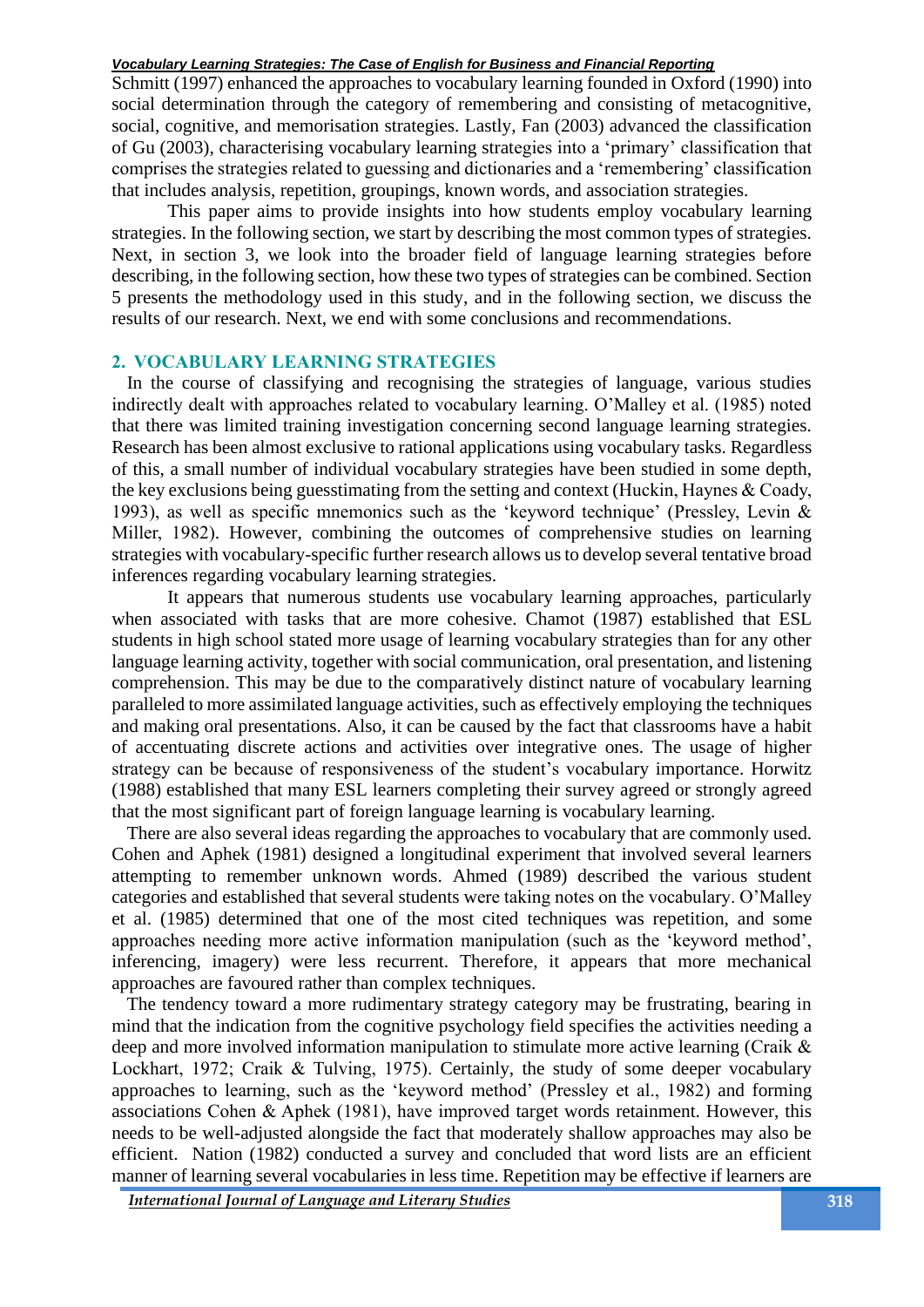familiar with the usage of the O'Malley & Chamot (1990) method. Shallower undertakings can be more appropriate for a novice if an overview is made. This is because they comprise less material that can distract a beginner, whereas the advanced or the intermediate students may gain from the framework typically encompassed in profound activities (Cohen & Aphek,1981).

The occurrence of word frequency is relevant in selecting strategies for vocabulary learning. Nation (1994) proposes that it is significant to teach students the strategies when dealing with low-frequency words. He claims that vocabulary may be reflected from a perspective of cost/benefit. High-frequency words are so vital that the subsequent value warrants their teaching cost; however, the low-frequency words will not normally be met sufficiently to warrant their explicit teaching. He suggests teaching three techniques to assist learners in dealing with them since the time of teaching is not warranted on low-frequency words. The strategies include using word parts, mnemonic techniques, and guessing from context Nation (1990).

The approaches to vocabulary learning, simply put, are steps that the students have undertaken to obtain new words in English. There is a wide variety of strategies for learning vocabulary, as revealed by various researchers' categorisation approaches to vocabulary learning (Gu, 2003; Nation, 2001, Stoffer, 1995). There is also a comprehensive inventory of approaches to vocabulary learning established by Schmitt (1997). Although a diversity of strategies of vocabulary learning definitions have been recommended, this research has made use of the definition proposed by Schmitt. Schmitt saw the definition as two key strategy groupings:

Discovery approaches: the students use these strategies to learn words.

Consolidation strategies: when a word is encountered, it is consolidated.

Schmitt divided vocabulary learning techniques into five sub-groupings:

Memory strategies: students link learning new words with mind processing by relating them to the background or existing knowledge.

Determination strategies: These are the individual learning strategies.

Cognitive strategies: the techniques do not involve the students in mind processing. However, it is more of a mechanical nature.

Metacognitive strategies: the tactics are interrelated to processes involved in evaluating, decision-making, and monitoring an individual.

Social strategies: the students learn new words by interacting with each other.

As the foundation of the study, this research has used the Schmitt taxonomy and subsequently studied different classifications. The study was focused on the classification of language learning strategies made by Oxford (2003). The classification techniques are possibly beforehand the most comprehensive strategies for learning vocabulary that are used. However, Schmitt's five key techniques upheld their English as a Foreign Language / English as a Second Language (EFL/ESL) environment application because he defined his taxonomy using Japanese L2 students. Correspondingly, the current research has made use of the language samples study of the students. The vocabulary learning strategies used depend on several aspects, such as culture, motivation, and proficiency (Schmitt, 2000). This is because the environment and culture may impact their fondness for exacting specific learning strategies.

Nevertheless, there has not been any study on the vocabulary learning strategies used by the undergraduate students of English at the Lisbon Accounting and Business School (LABS). The drive of the research was to define the categories of vocabulary learning strategies that a specific group of these learners uses.

The cognitive orientation describes learning the second language as a complex cognitive skill, and it involves cognitive systems, such as processing information and perception to overcome the restrictions of human mental capacity, which may prevent performance (Ellis, 2000). The learning strategies are among the essential cognitive theory concepts that impact vocabulary learning techniques. This research has been conducted to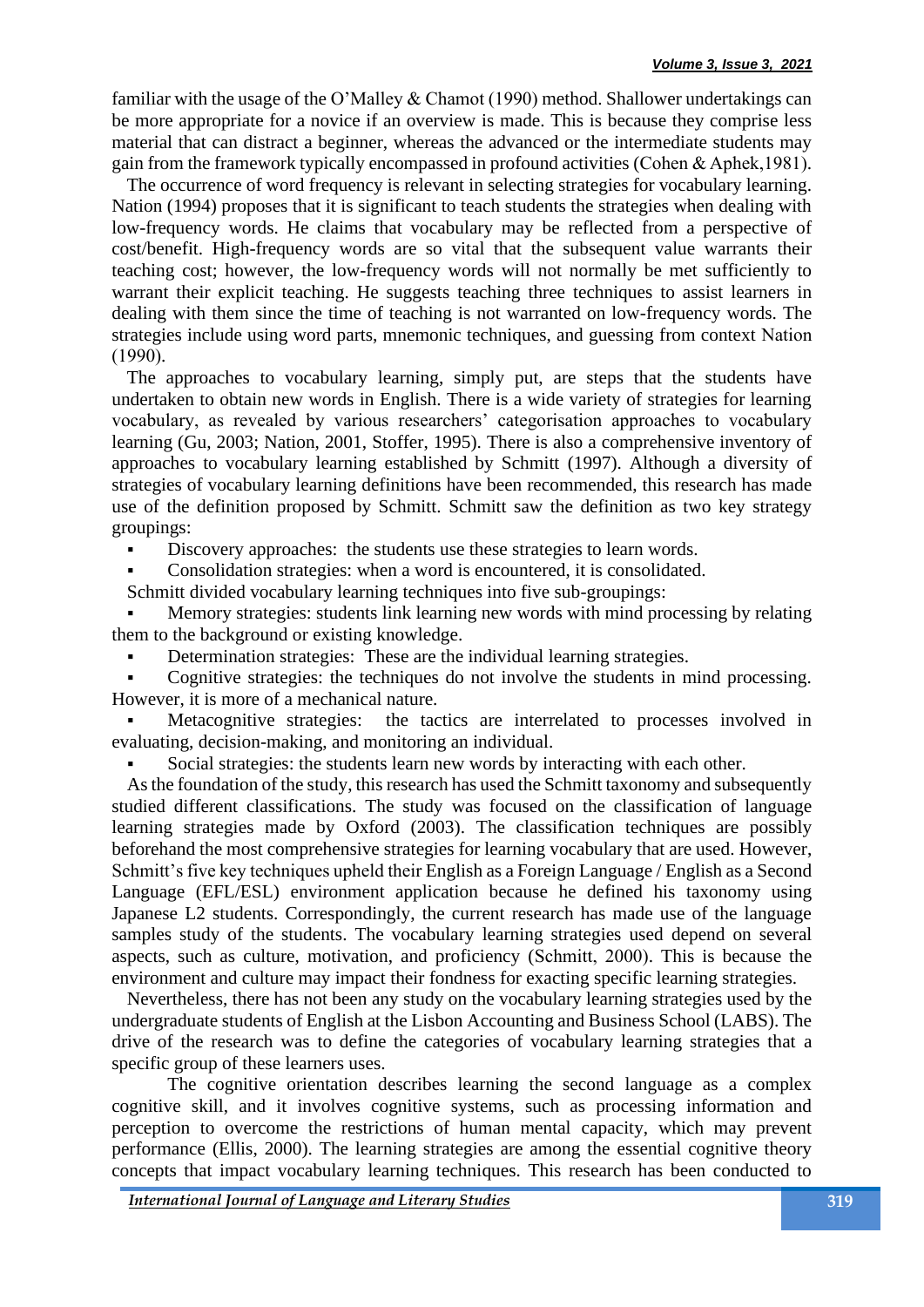scrutinise the vocabulary learning strategies that offer considerations on what these vocabulary learning techniques are all about.

# **3. LANGUAGE LEARNING STRATEGIES CLASSIFICATION**

Since language learning strategies started to be studied in 1975, the primary concern of this field of studies has been terminology and definition. Even though there are various terms and definitions for language learning strategies in the education literature on second language learning, there is no agreed-upon definition. Amongst the diverse definitions, the broadest definition of language learning strategy to date was developed by Oxford (2003). Following Oxford, learning strategies are particular techniques, steps, actions, or activities students employ to improve their skills in new linguistic items. The approaches may aid the usage, storage, internalisation, or retrieval of a new language. Oxford widened her explanation of this definition to consist of all the four language skills in the strategies of learning a language.

In accordance with the learning strategy studies, various aspects influence the students' usage strategy. The features consist of gender (Atai & Tahririan, 2003; Ghee, Ismail & Kabilan, 2010; Green & Oxford, 1995; Hashemi, 2011; Kafipour, Noordin & Pezeshkian, 2011; Kaylani, 1996; Vandergrift, 1997), student beliefs (Nyikos & Oxford, 1993; Wenden, 1986), nationality/culture (O'Malley & Chamot, 1990; Politzer & McGroarty, 1985), age (Griffiths, 2003; Peacock & Ho, 2003), anxiety (Gardner & MacIntyre, 1993), attitude (Bialystok, 1981; Ely,1989), proficiency (Green & Oxford, 1995; Griffiths, 2003; Lai, 2009; Oxford & Nyikos, 1989; Radwan, 2010), and learning styles / personality type (Ely, 1989).

There are several possible classifications of language learning strategies. In the US, (O'Malley, Chamot, Stewner-Manzanares, Kupper & Russo (1985) verified that ESL students used 24 approaches. Subsequently, they separated the approaches into three key categories – socio-affective, cognitive, and metacognitive. As recommended by Oxford (1990), there is another acknowledged taxonomy. She distinguished amid the indirect and direct approaches. She added that the direct approaches comprise compensation, cognitive, and memory strategies, whereas the indirect approaches comprise social, affective, and metacognitive strategies. Every one of them is subdivided into several subscales. Oxford distinguished a number of learning strategies characteristics:

i. They interrelate to the competence of communication

ii. They allow students to be self-directed

iii. They expand the teacher's role

iv. They are problem-oriented

v. They are the student's unique behaviours

vi. They include numerous learners' aspects and the cognitive method

vii. They support learning indirectly and directly

viii. They are not constantly noticeable

ix. They are teachable

x. They are flexible

xi. They can be subjective to a diversity of factors

Oxford and Crookall (1989) defined language learning strategies as learning skills, techniques, activities, or problem-solving abilities. They concluded that despite what learning strategies are called, they could make learning extra effective and efficient, and the approaches used by students might trigger more competence and expertise in a foreign language. Oxford established a wide-ranging classification of language learning strategies under dual superordinate groupings defined as the indirect and the direct methods.

The direct strategies incorporate memory, cognitive, and compensation strategies. They are more interrelated with target language usage and learning in making the best decision needed in the language processing of the mind: compensation strategies allow students to use the language even with their frequently significant knowledge gaps; cognitive strategies enable students to produce and comprehend new language through numerous diverse means; memory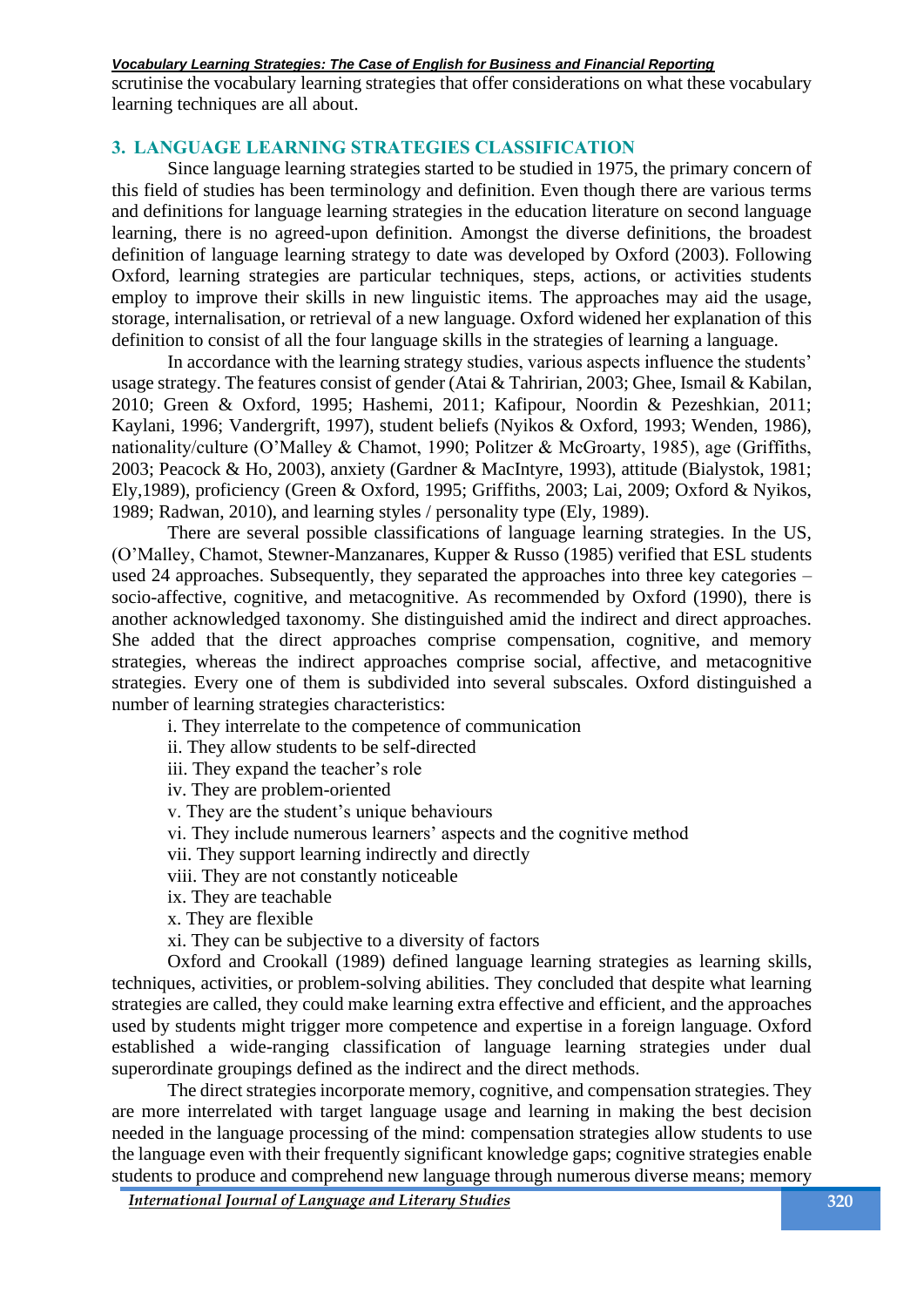strategies retrieve and store renewed information (Oxford, 1990). On the other hand, indirect strategies assist in the process of learning internally. They handle and help language learning with no requirement of the target language. They include affective strategies that aid in regulating attitudes, motivations, and emotions; social strategies that assist learners to learn through interacting with one another; and, lastly, metacognitive strategies that permit the students to take control of their cognition. Nevertheless, Schmitt categorised the vocabulary learning strategies established on Oxford's taxonomy (Schmitt, 1997).

# **4. ASSOCIATIONS BETWEEN VOCABULARY LEARNING STRATEGIES AND LANGUAGE LEARNING STRATEGIES**

In general, strategies for learning a language create a 'learning strategies' subclass, while the strategies for learning vocabulary form a 'language learning strategies' subclass. Some investigators (Oxford & Scarcellat, 1994; Schmitt, 1997) have recognised that in looking at the strategies of learning vocabulary, an individual ought not to lose view of its relationship with the strategies of learning the language.

Several researchers (O'Malley, J. M. & Chamot, 1990; Oxford, 1990; Schmitt, 1997; Wenden & Rubin, 1987) declared that vocabulary learning strategies produce a language learning strategies framework sub-class. They are applied in an extensive diversity of language learning tasks (LL), seeing the further isolated ones, like pronunciation, grammar, and vocabulary, to integrative tasks like oral communication and reading comprehension.

A small number of studies, which consist of a broader study conducted by Schmitt (1997), have established that language learning strategies are not characteristically noble for several aspects. For instance, the backgrounds where the approaches are used, the mixture with other approaches, the proficiency level of language, the characteristics of the language, the usage frequency, the knowledge background, the texts, the portability of language, and the target language.

The popularity and significance of the approaches to learning vocabulary in the language learning strategies group concerning their actual usage are revealed by the fact that the vibrant preponderance of language learning strategies presented in classifications like in the Oxford's are vocabulary learning strategies or may be used for tasks regarding vocabulary learning. Regardless of this, the study of the approaches to learning a language has inclined to abandon vocabulary learning strategies, emphasising language learning altogether. Nevertheless, vocabulary learning strategies are among the important present debates in language learning strategies connected to the current study and will be elucidated in the subsequent segment.

Vocabulary is the key pivotal point of achievement in learning whichever language. McCarthy (1992) put forward that lack of words to state a wide variety of communication meanings in a foreign language cannot occur in whichever meaningful manner. Vocabulary has slowly been acknowledged as critical to the usage of language in which inadequate knowledge on the vocabulary of the students causes problems in learning a foreign language.

Nation (2000) defines a word's 'learning burden' as the extent of determination put by a student in learning a specific word. He claimed that for students with diverse backgrounds, several words have a different learning burden. The learning burden may be caused by every characteristic of what is meant by knowing a word. Therefore, when learning vocabulary in a second language, learners require education with the strategies of learning vocabulary. They are regularly persuaded to use rudimentary vocabulary learning strategies (Schmitt, 2000). Nonetheless, teachers can assist in reducing the students' learning burden by providing specific well thought-out approaches to learning vocabulary.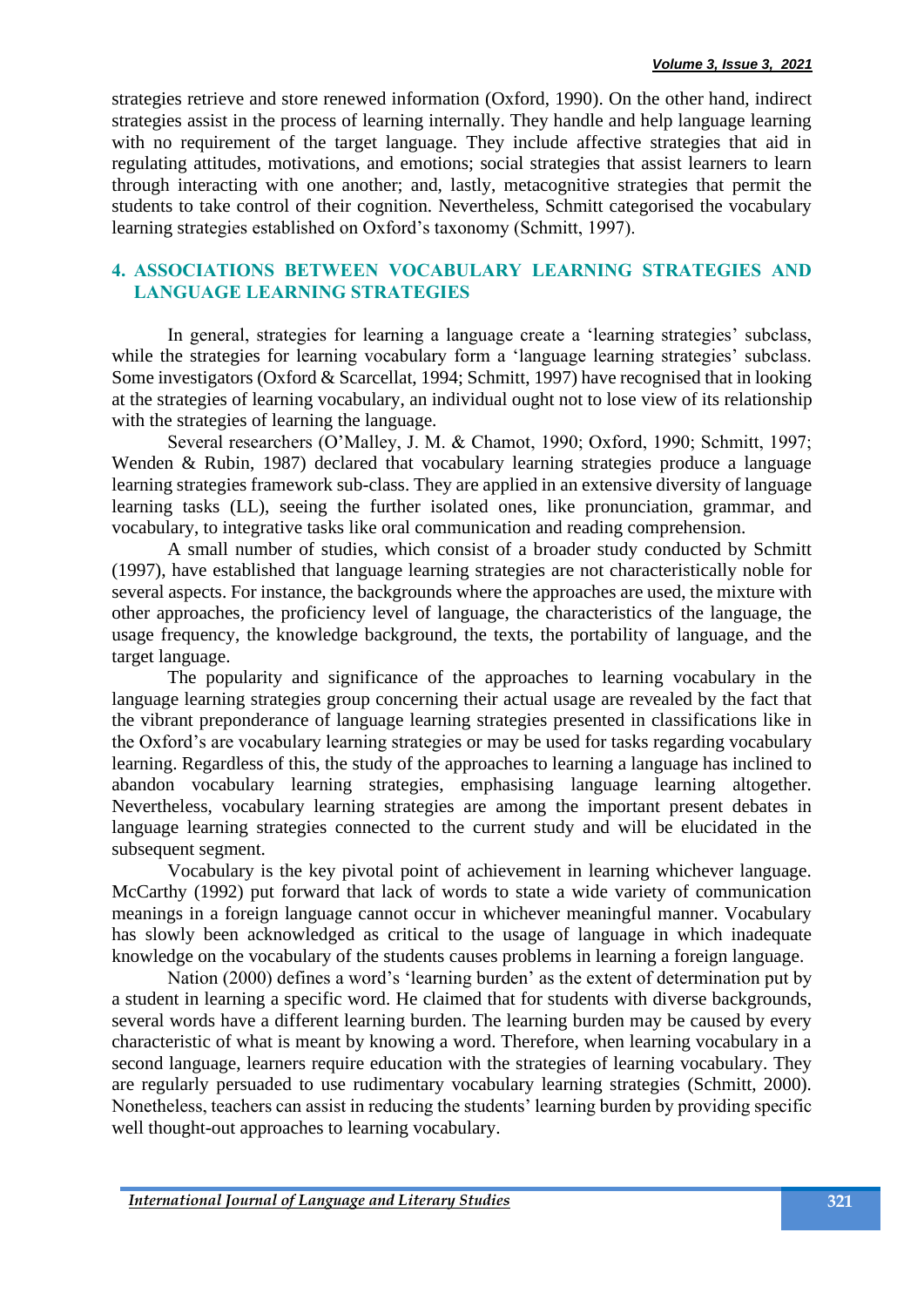This study examined the use of vocabulary learning strategies by English for specific purposes undergraduate learners who were third-year students of Accounting at LABS in the course English for Business and Financial Reporting. Therefore, caution needs to be applied to the study's nature (qualitative study) and small sample size. This is because the outcomes of the study cannot be extended to other students of EFL. The current research tries to discover the usage of experiences of approaches to learning vocabulary in the process by EFL undergraduate learners. This research aims to answer the following question: 'What are the vocabulary learning strategies actively used by undergraduate learners studying the English language in the English for Business and Financial Reporting course?'

Thus, the current study analyses the usage of vocabulary learning strategies by university-level learners to comprehend how these strategies are applied to acquire new English terms and expressions.

Adoption of the qualitative research design is the best technique that was decided for the study to better apprehend the usage of vocabulary learning strategies. Cresswell (2008) recognises that qualitative research is an analytical way of understanding an occurrence founded on distinct procedural traditions of investigation that stimulate social challenges or human conditions. Additionally, the critical device of data analysis is the researcher. In our view, the researchers are interested in the topic because they have been teaching in a context of English for Specific Purposes where it is not easy to acquire materials for learning and teaching the English language concerning their specialisation in accounting.

The study was conducted at LABS, the Lisbon Accounting and Business School. The School is located in Lisbon and offers several degrees, most notably the degree in Accounting and Administration, whose plan of studies includes the English for Business and Financial Reporting course in the sixth semester.

Apart from studying the interaction in foreign language learning, qualitative interviews have often been used as speech samples from language students. To acquire a picture of the student's foreign language development, these samples were transcribed and recorded. Two research studies examine the data of learner's interviews to understand acquisition (Dietrich, Klein, & Noyau, 1995; Lardiere, 2007). Lardiere analyses the case study of fossilised English of a Chinese student. On the other hand, Dietrich and his associates examined the speech of the students through interviews. They studied the acquisition of expressions that are time-related in many languages. For two years, the investigators met and discussed with the subjects for about four to six weeks. This permitted the naturally occurring speech elicitation on a diversity of subjects.

Interviews may provide an insight into foreign language awareness of the students apart from their speech samples usage. This is occasional; however, there is a case found in the study of learners in France and the United States (Kinginger, 2008). Based on previous results of the impact experienced by studying abroad that are lesser expected to encourage the acquisition of grammar than the proficiency of sociolinguistic competence, Kinginger developed native language interviews and questionnaires to examine foreign language knowledge of sociolinguistic matters on the foundation of everyday situations of social interaction.

Therefore, it is observed that interviews permit researchers of second language learning both to find all social life aspects representation and examine the usage of the foreign language. It is acknowledged that interviews are events of speech, and they have their norms. They are understood by language communities that use them. Besides, by nature, discussions are interactional. The researchers have become participant observers. Their contribution in communication is also subject to examination. It is worth noting that the warning given by Pavlenko (2007) that interview narratives need to be critically examined instead of just being replicated by investigators as apparently accurate accounts. Regardless of these problems, the qualitative interview is advantageous since it may be employed to cause language as the scientific inquiry focus. It is also useful because of its usage in creating an interaction in a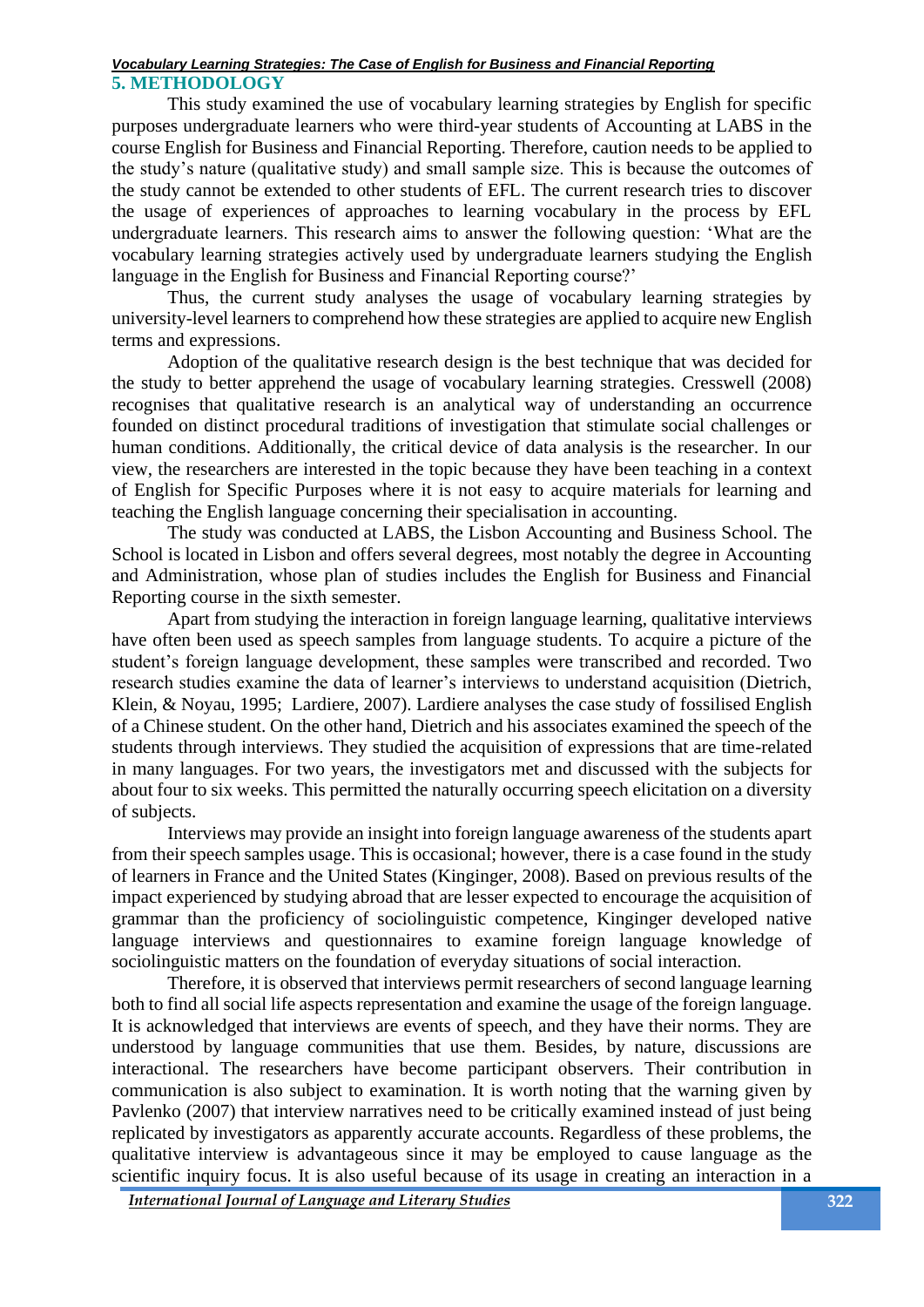foreign language, in which emotions, identities, ideologies, and attitudes are linguistically positioned.

According to the explanation of Merriam (1988), the use of interviews is among the key bases to acquire qualitative statistics from the subjects. Therefore, one of the widespread ways of inquiring, researching, and investigating data from a phenomenon is the technique of interviews. Fifteen students were involved in the interviews, which were conducted individually. It included eight females and seven males. In 2019 between November and January, the participants were selected randomly at LABS from groups taking the English for Business and Financial Reporting course. This method was chosen because it allowed us to understand the diverse backgrounds of the subjects in learning vocabulary and the approaches used in learning new English terms and expressions.

# **6. RESULTS AND DISCUSSION**

## **6.1 Usage of Vocabulary Learning Strategies**

In the current study, the outcomes indicated that the learners are not conscious of the majority of the stated vocabulary strategies in this analysis. They frequently use vocabulary learning strategies in a small or medium frequency. The strategies that the participants commonly and precisely use will be presented in the subsequent segment.

## **6.2 Usage of Common Strategies**

Schmitt's classification of vocabulary learning strategies (Schmitt, 1997) was employed in the VLS categorisation revealed by the present study data. The results of the research showed that learners used social, determination, metacognitive, and cognitive strategies that are the common approaches utilised broadly by the current research participants. Consequently, all students employed at least one prevalent strategy, e.g., the monolingual and bilingual dictionary, learning the language through the media, and context guessing.

The approaches that needed dependable tools and materials are also among the extensively utilised group – e.g., use of media, watching television, and reading specialised language texts. In the study, several of the subjects' approaches only require a low mental processing level where the subjects appear to depend on the tactics that regularly need preparation and meaning determination devoid of any kind of deeper processing. The approaches stated by the participants are recorded by their classification and will be clarified in the next segment.

## **6.3 Learning New Terms and Expressions by Reading**

Guessing from the text of the context is one of the first common approaches that have been employed by the participants and is under the classification of determination. This is the strategy of determination where an individual makes assumptions from the text of the context.

One likely reason for the results may be related to the system and methods of education. In several classrooms, lecturers use the same teaching approach, such as exploring newspapers in English to enhance and help in acquiring and learning new vocabulary. The outcomes are consistent with Haggan's research (Haggan, 1990). He established that the usage of newspapers in language classes is a productive technique. Nevertheless, the most satisfactory clarification for the usage of this approach which is correspondingly correct for the current investigation has been delivered by Oxford & Scarcellat (1994) by stating that the most advantageous method is guessing from the given context.

## **6.4 Dictionary Usage**

An additional common approach was the usage of monolingual and bilingual dictionaries. This is under the classification of strategies of determination and has been revealed by students A, C, E (female), and J and M (male) to be among the shared strategies they have employed. This strategy's popularity is predictable as it uses dictionaries, which is a widespread practice among the students of the course. These dictionaries provide comprehensive pronunciation guidance, usage with clarifications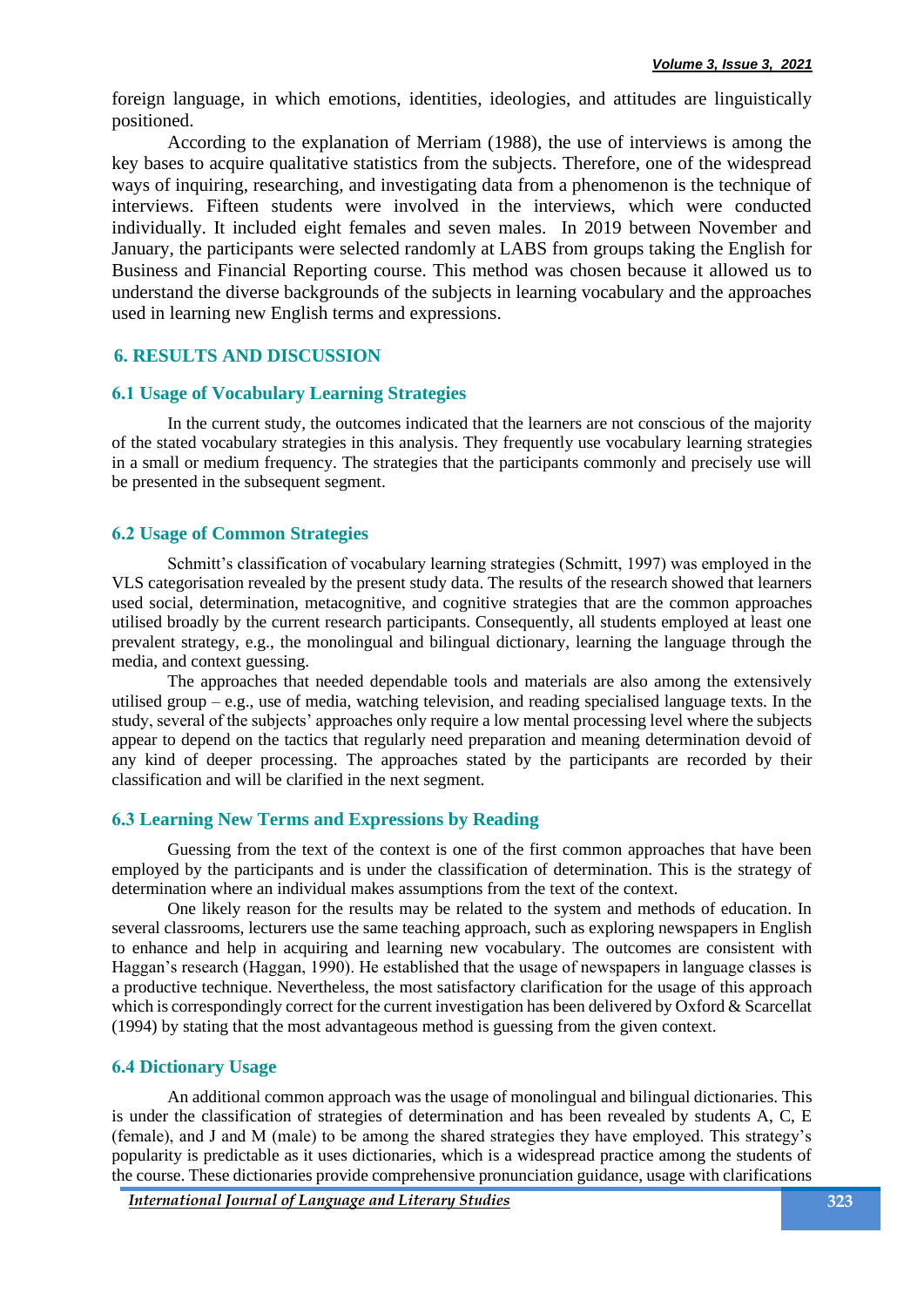printed in an organised way, basic vocabulary (and translations in the case of bilingual dictionaries), and grammar. Besides, the dictionaries likewise offer instances of words employed in numerous contexts (Carter, 1987).

Monolingual dictionaries are, in principle, intended for native users. However, publishers have established second language dictionaries for learners (Oxford & Scarcellat, 1994). A description of the commonly utilised dictionaries among the learners is that the new syllabuses are founded on the Bologna process and focused on a more autonomous student. The technique is extensively used in the classes of English as a foreign language. Nevertheless, the outcome is consistent with Noor & Amir's (2009). findings that exposed the frequently used dictionary strategies among other learners. Besides, classroom lecturers often inspire learners' use of the dictionary as a reference, and the learners are expected to acquire new terms individually. The other reason is that the outcome is interrelated to the language learning process as the subjects become mature and more advanced. This is supported by the study conducted by Ahmed (1989) on good and poor language students amongst foreign language learners.

In other words, in this investigation, the usage of the dictionaries is the same as that of Ahmed (1989). In the research, he offered a description that is factual for the subjects of this study. He stated that the successful students at higher levels of proficiency have progressed from the use of bilingual dictionaries to monolingual dictionaries because the translation of the term alone would not suffice. By doing so, they utilise selected information in these dictionaries further than just the translations and definitions.

## **6.5 Application of New English Terms and Expressions in Everyday Communication**

Therefore, the most important results from this investigation were that the participants applied new words in their day-to-day specialised communication among their peers. It may be considered as an approach to the social category. They rehearse new words amongst their peers, and in other specialised accounting courses (ten subjects stated this), they asked questions in the classroom (stated by two subjects), as well as intermingle with speakers of the native language (revealed by three subjects). The likely reason for this can be that learners gained knowledge from the productive and receptive vocabulary learning information.

These outcomes are similar to those of Nation (2001) and Webb (2005). They established the productive and receptive purpose of learning vocabulary in a foreign language. Nevertheless, Monderia & Wiersm (2004) clarified the receptive learning of vocabulary as knowledge of the second language word meaning to target language. On the other hand, productive vocabulary learning enables the student to interpret a term from the first language to the foreign language. Webb (2005) recognised a new likely description for this matter. He specified that the better part of vocabulary items is acquired receptively by listening or reading and production by conversing and writing

#### **6.6 Media Usage**

An additional significant result of this study presented the English language usage through media such as the internet, computer games, songs, TV shows, and films, which is also amongst the high-frequency strategies utilised by the learners. Moreover, the employment of resources encompassing authentic language utilisation is also recorded amongst the frequently used approaches. A potential explanation is that recognising this metacognitive strategy can interrelate to the availability of the materials. Besides, authentic resources are helpful to learn new terms and expressions in specific contexts. As mentioned previously, strategies encompassing authentic language utilisation are established by Stoffer (1995 and after that, Schmitt (2000) included the approach to his classification as the subgroup of metacognitive strategies. The outcome can be justified since technology is a key element of learning vocabulary and the process of learning a foreign language

#### **6.7 Social Strategies**

In all the fifteen subjects of this investigation, it is interesting to notice that not a single learner described learning terms and expressions with the assistance of the others to learn new words. They just shared their difficulties with others if they could not discover any other resources to study the unidentified words. The outcomes are the same as the study findings conducted by Schmitt (1997). The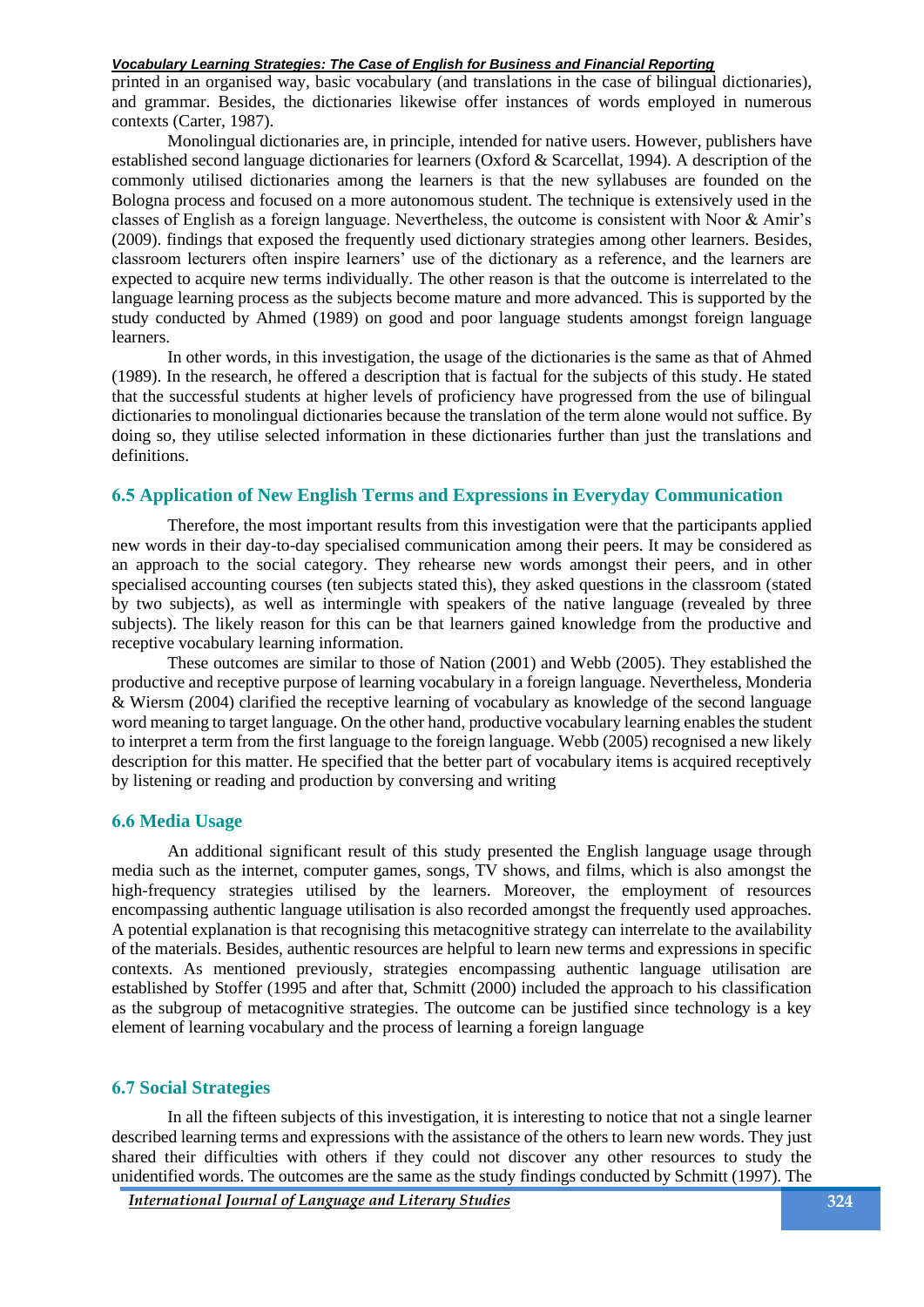study revealed that social strategies utilisation is popular. The data of this study also exposed that study subjects frequently use social strategies.

## **7. CONCLUSION AND RECOMMENDATIONS**

This research has exposed that learners identify vocabulary as a language learning branch. Nevertheless, some approaches like monolingual and bilingual dictionary usage, learning a term by reading, the utilisation of several media in English, as well as the application of new words in day-to-day communication are interrelated to metacognitive strategies, determination, and memory. They are prevalent tactics, and the students are attentive in how they use them. The study participants do not state the approaches that necessitate cognitively profound processing, such as writing down new words and the definitions on cards, placing English tags on objects, and hearing audio files with word lists.

Founded on the outcomes, selected implications may be perceived. The benefit of the investigation is that the survey will lead to an increment of the public consciousness of the vocabulary learning strategies' significance in learning and teaching English as a foreign language and in a specific Accounting context. As revealed in Oxford (2003), in most language courses, vocabulary is not taught explicitly.

The present research results may help language teachers in the improvement of their teaching methods. Secondly, teachers concerned about learners' performance in learning specific vocabulary in English may present the vocabulary learning strategies and methods by designing valuable tasks and providing appropriate assignments. Thirdly, it is unfortunate that based on the conducted interviews, several learners are not aware of the various approaches utilised in learning terms and expressions instead of dictionaries usage and memorisation.

Future research on these strategies may be conducted from more than one perspective. Research on the individual distinctions of language students from lower primary level to higher education may be carried out with quantitative and qualitative methods. Studying the impact of peer group culture, classroom atmosphere, home environment, and efficient teaching methods on learning vocabulary strategies can also be instrumental in acquiring an enhanced understanding of relevant approaches.

#### **REFERENCES**

- Ahmed, M. (1989). Vocabulary Learning Strategies. In P. Meara (Ed.), *Beyond Words* (pp. 3- 14). London: CILT.
- Atai, M. R. & Tahririan, M. (2003). Assessment of the status of ESP in the current Iranian higher educational system. *LSP, Communication, Culture, and Knowledge Conference*. Guilford: University of Surrey.
- Bialystok, E. (1981). The role of conscious strategies in second language proficiency. *Modern Language Journal, 65*, 24–35.
- Carter, R. (1987). Vocabulary and second/foreign language teaching. *Language Teaching, 20*(1), 3-16.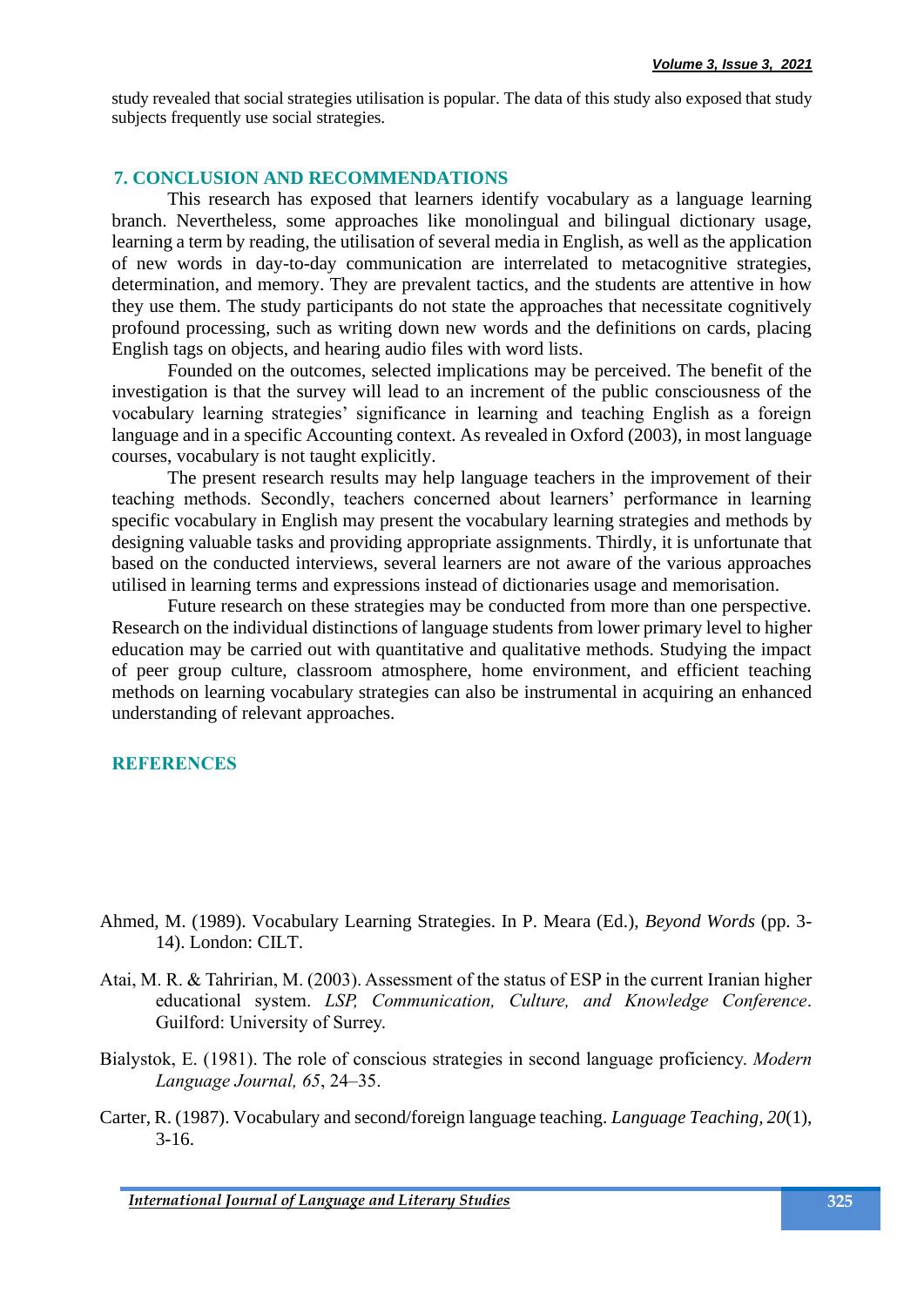- Chamot, A. (1987). The learning strategies of ESL students. In A. Wenden & J. Rubin, (eds.), *Learner strategies in language learning* (pp. 71-83). London: Prentice-Hall International.
- Chamot, A. & Kupper, L. (1989). Learning Strategies in Foreign Language Instruction. *Foreign Language Annals, 22*(1), 13-22.
- Cohen, A. D. & Aphek, E. (1981). Easifying second language learning. *Studies in Second Language Acquisition, 3*(02), 221-236.
- Craik, F. I. & Lockhart, R. S. (1972). Levels of processing: A framework for memory research. *Journal of verbal learning and verbal behavior, 11*(6), 671-684.
- Craik, F. I. & Tulving, E. (1975). Depth of processing and the retention of words in episodic memory. *Journal of Experimental Psychology: general, 104*(3), 268.
- Cresswell, J. (2008). *Research design: Qualitative and quantitative approaches.* London: SAGE.
- Dietrich, R., Klein, W. & Noyau, C. (1995). *The acquisition of temporality in a second language (Vol. 7)*. John Benjamins Publishing.
- Ellis, R. (2000). *Instructed Second Language Acquisition*. Cambridge, Oxford and UK, USA: Blackwell.
- Ely, C. M. (1989). Tolerance of ambiguity and use of second language strategies. *Foreign Language Annals, 22*(5), 437-445.
- Fan, M. (2003). Frequency of Use, Perceived Usefulness and Actual Usefulness of Second Language Vocabulary Strategies: A study of Hong Kong learners. *The Modern Language Journal*. *87*(2), 223-242.
- Gardner, R. & MacIntyre, P. (1993). A student's contributions to second-language learning. Part II: Affective variables. *Language Teaching, 26*, 1-11.
- Ghee, T. T., Ismail, H. N. & Kabilan, M. K. (2010). Language learning strategies used by MFL students based on genders and achievement groups. *US-China Foreign Language, 8*(1), 50-58.
- Green, J. & Oxford, R. L. (1995). A closer look at learning strategies, L2 proficiency, and gender. *TESOL Quarterly, 29*, 261-297.
- Griffiths, C. (2003). Patterns of language learning strategies use. *System, 31,* 367-83.
- Gu, P. Y. (1994). Vocabulary Learning Strategies of Good and Poor Chinese EFL Learners. *The Twenty-Eighth Annual Convention and Exposition* (p. 27). Baltimore.
- Gu, P. Y. (2003). Vocabulary Learning in a Second Language: Person, Task, Context and Strategies. *Teaching English as a Second or Foreign Language TESL-EJ, 7*(2).
- Haggan, M. (1990). Hitting The Headlines. *English Teaching Forum, 28,* 41-42.
- Hashemi, M. (2011). Language Stress And Anxiety Among The English Language Learners. *Procedia - Social and Behavioral Sciences, 30*(0), 1811-1816.
- Horwitz, E. K. (1988). The beliefs about language learning of beginning university foreign language students. *The Modern Language Journal, 72*(3), 283-294.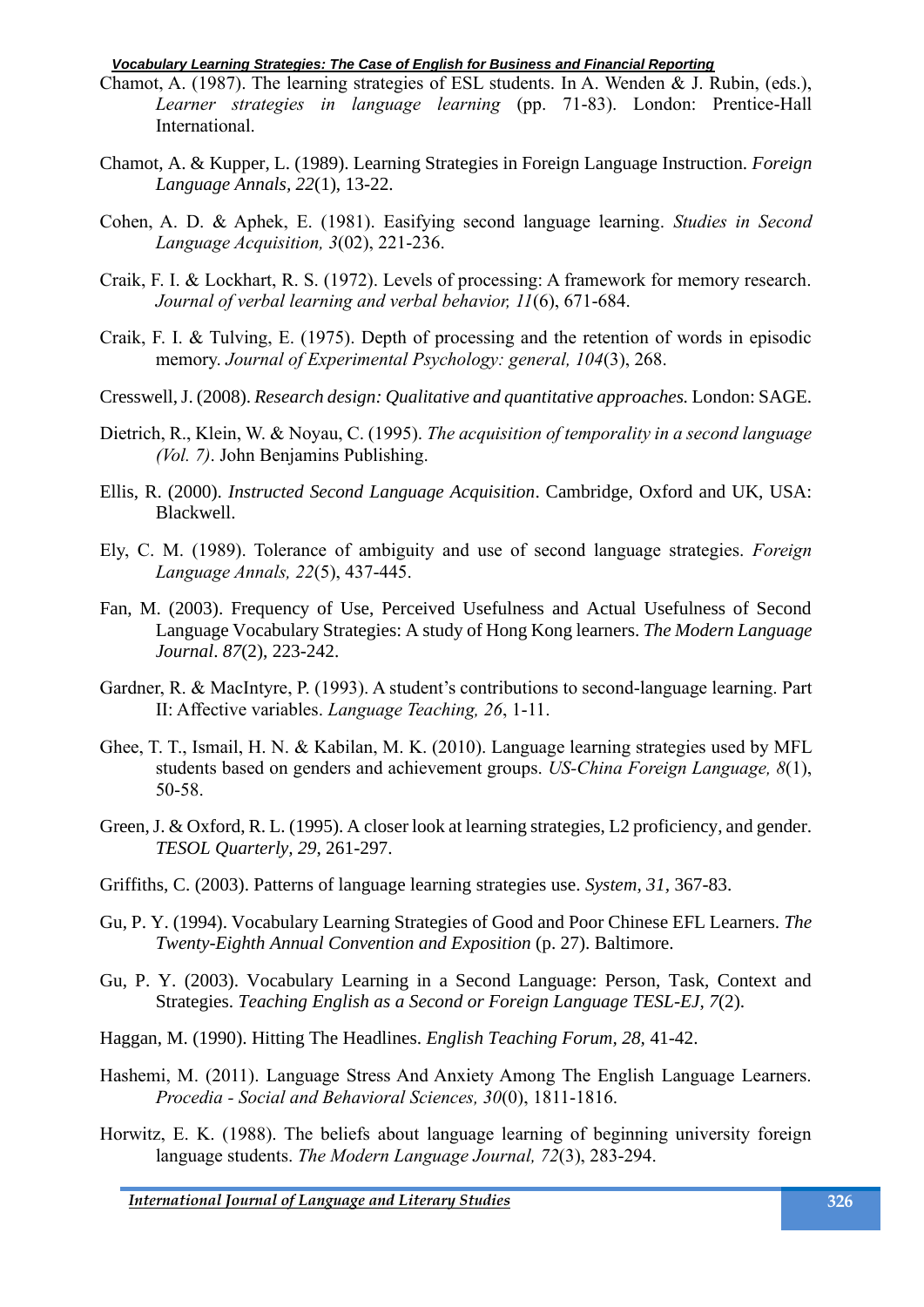- Huckin, T., Haynes, M. & Coady, J. (1993). *Second language reading and vocabulary learning*, Norwood, NJ: Ablex Publishing Corporation.
- Kafipour, R., Noordin, N., & Pezeshkian, F. (2011). Effects of motivation and gender on the choice of language learning strategies by Iranian postgraduate students. *Pertanika Journal of Social Science and Humanity, 19*(1), 159-171.
- Kaylani, C. (1996). The influence of gender and motivation on EFL learning strategy use in Jordan. *Language learning strategies around the world: Cross-cultural perspectives, 88*.
- Kinginger, C. (2008). Language learning in study abroad: Case studies of Americans in France. *The Modern Language Journal, 92*(s1), 1-124.
- Lai, Y. C. (2009). Language learning strategy use and English proficiency of university freshmen in Taiwan. *TESOL Quarterly*, 255-280.
- Lardiere, D. (2007). *Ultimate attainment in second language acquisition: A case study*. Mahwah, NJ: Lawrence Erlbaum.
- McCarthy, M. (1992). *Vocabulary (2nd ed.).* Oxford University Press (OUP).
- Merriam, S. (1988). *Case study research in education.* San Francisco: Jossey-Bass.
- Monderia, A. J. & Wiersm, B. (2004). Receptive, Productive, and Receptive + Productive L2 Vocabulary Learning: What Difference does it Make?. In B. Laufer-Dvorkin, *Vocabulary in a second language: selection, acquisition, and testing (pp. 80-100). University of* Groningen.
- Nation, P. (1982). Beginning to learn foreign vocabulary: A review of the research. *RELC Journal, 13*(1), 14-36.
- Nation, P. (1990). *Teaching and learning vocabulary*. Boston, Mass.: Heinle&Heinle Publishers.
- Nation, P. (1994). New Ways in Teaching Vocabulary. New Ways in TESOL Series: Innovative Classroom Techniques. TESOL, Alexandria, VA.
- Nation, P. (2000). What Is In A Word? Vocabulary Development in Classroom In A Multilingual, N. McWilliam. *Studies in Second Language Acquisition, 22*(1), 126-127.
- Nation, P. (2001). *Learning vocabulary in another language.* Cambridge: Cambridge University Press.
- Noor, M. N. & Amir, Z. (2009). Exploring the Vocabulary Learning Strategies of EFL learners. Language and Culture: Creating and Fostering Global Communities.*7th International Conference by the School of Studies and* www.ccsenet.org/elt English Language Teaching Vol. 4, No. 2; June 2011 *Linguistics Faculty of Social Sciences and Humanities,* (pp. 313-327). University Kebangsaan Malaysia (UKM), Malaysia.
- Nyikos, M. & Oxford, R. (1993). A factor analytic study of language-learning strategy use: Interpretations from information‐processing theory and social psychology. *The Modern Language Journal, 77*(1), 11-22.
- O'Malley, J. M. & Chamot, A. (1990). *Learning strategies in language acquisition.* New York: Cambridge University Press.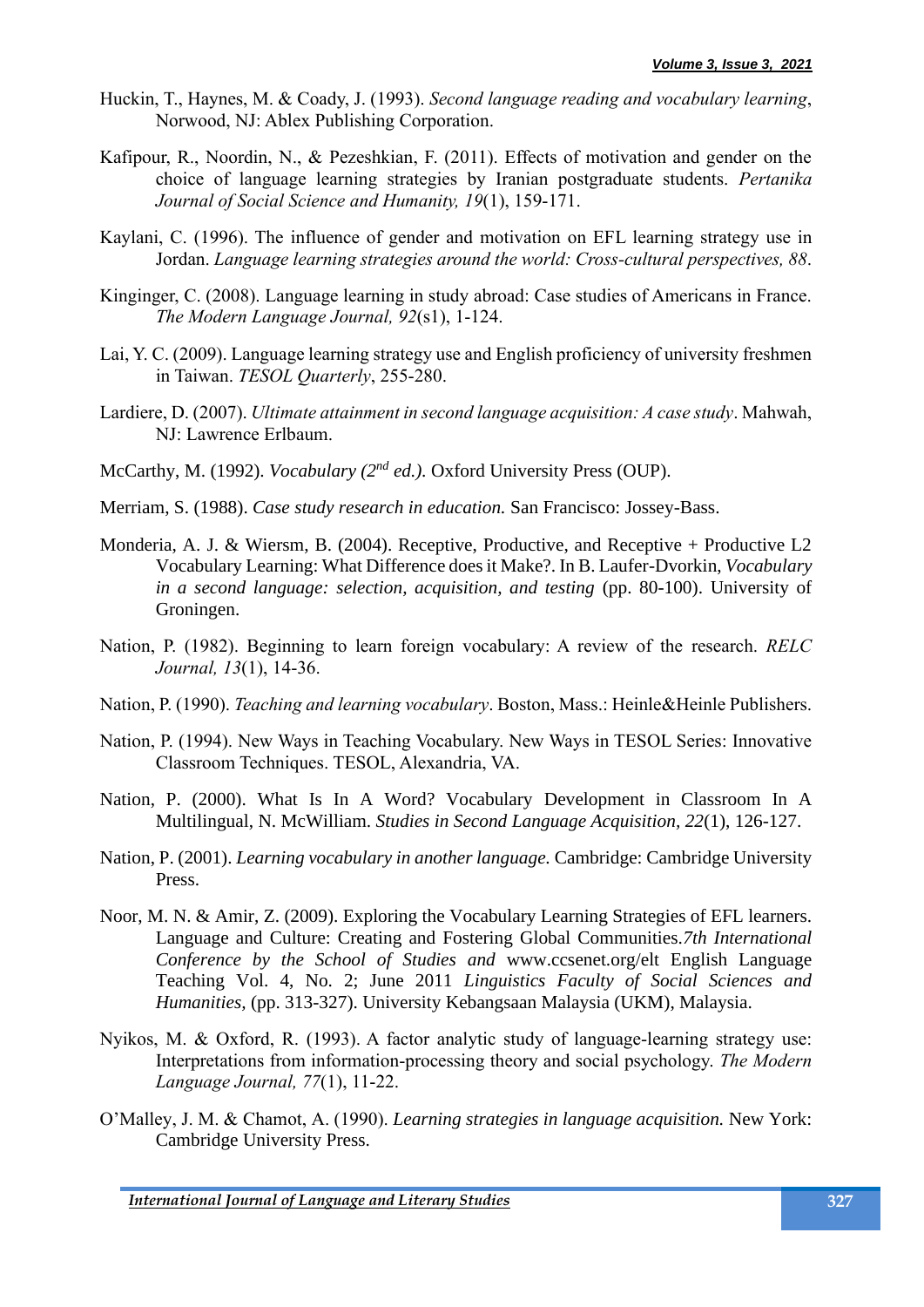- O'Malley, J. M., Chamot, A., Stewner-Manzanares, G., Kupper, L. & Russo, R. P. (1985, oct 27). Learning Strategies Used by Beginning And Intermediate ESL Students. *A Journal of Research in Language Studies,* 22-46.
- Oxford, R. (1990). *Language Learning Strategies. What Every Teacher Should Know. Boston:* Heinle: Heinle Publishers.
- Oxford, R. (2003). Toward A More Systematic Model Pf L2 Learner Autonomy. In P. Palfreyman & R. Smith (Eds.), *Learner Autonomy Across Cultures: Language Education Perspectives* (pp. 75-91). P. Macmillan press.
- Oxford, R. L. (2011). *Teaching and researching language learning strategies*. Harlow, UK: Longman/Pearson Education.
- Oxford, R. & Crookall, D. (1989). Language learning strategies: methods, findings, and instructional implications. *Modern Language Journal, 73,* 404–419.
- Oxford, R., & Nyikos, M. (1989). Variables affecting choice of language learning strategies by university students. *The Modern Language Journal, 73*(3), 291-300.
- Oxford, R. L., Park-Oh, Y., Ito, S. & Sumrall, M. (1993). Japanese by satellite: Effects of motivation, language learning styles and strategies, gender, course level, and previous language learning experiences on Japanese language achievement. *Foreign Language Annals, 26,* 359-371.
- Oxford, R. L. & Scarcellat, R. C. (1994). Second Language Vocabulary Learning Among Adults: State of the Art in Vocabulary Instruction. *Elsevier Science Ltd, 22*(2), 231-243.
- Pavlenko, A. (2007). Autobiographic narratives as data in applied linguistics. *Applied Linguistics, 28*(2), 163-88.
- Peacock, M. & Ho, B. (2003). Student language learning strategies across eight disciplines. *International Journal of Applied Linguistics, 13*(2), 179-200.
- Politzer, R. & McGroarty, M. (1985). An exploratory study of learning behaviors and their relationships to gains in linguistic and communicative competence. *TESOL Quarterly, 19*, 103-24.
- Pressley, M., Levin, J. R. & Miller, G. E. (1982). The keyword method compared to alternative vocabulary-learning strategies. *Contemporary Educational Psychology, 7*(1), 50-60.
- Radwan, A. A. (2010). Strategies by university students majoring in English. *Asian EFL Journal, 12*(1), 115-163.
- Schmitt, N. (1997). Vocabulary learning strategies. In: N. Schmitt & M. McCarthy, *Vocabulary: Acquisition and Pedagogy.* Cambridge University Press.
- Schmitt, N. (2000). *Vocabulary in language teaching.* Cambridge: Cambridge University Press.
- Schmitt, N. & Schmitt, D. (1993). Identifying and assessing vocabulary learning strategies. *Thai TESOL Bulletin,* 26-32.
- Stoffer, I. (1995). University Foreign Language Students' choice Of Vocabulary Learning Strategies As Related To Individual Differences Variables. In Sahbazian, S. *Perceived vocabulary learning strategies of Turkish University Students.* Unpublished doctoral dissertation, Alabama: University of Alabama.